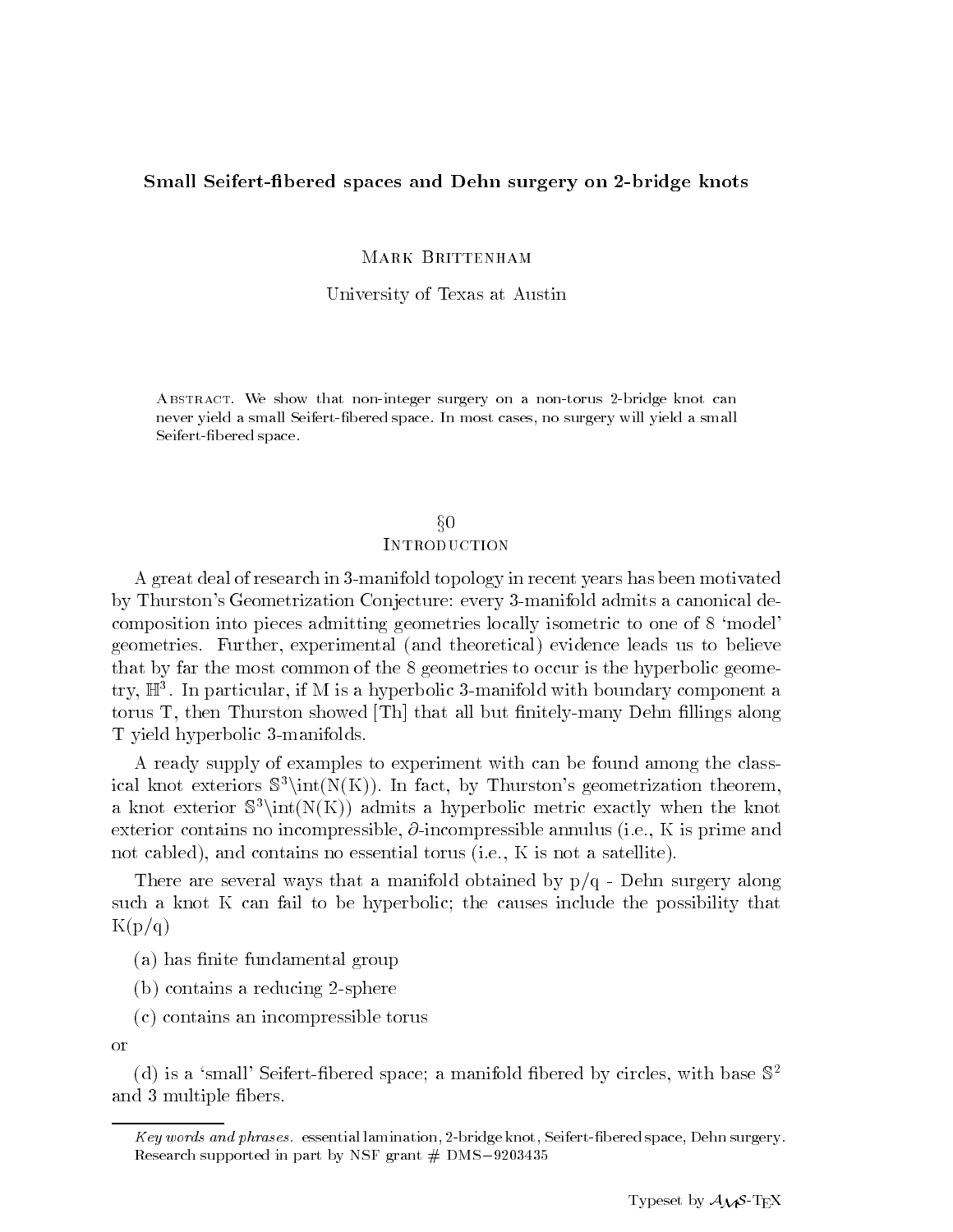The geometrization conjecture is, in some sense, the statement that these are the <u>only</u> possibilities.

In light of the Thurston's Dehn-filling result, it is natural to ask under what conditions each of these other possibilities can occur. In particular, for a given (hyperbolic) knot, what restrictions can be placed on the possible Dehn surgery coefficients which lead to each of these cases? Much recent effort has been spent on these questions, and, for the first three possibilities, a great deal is now known.

Boyer and Zhang [BZ] have shown that at most 6 Dehn surgeries on a hyperbolic knot give manifolds with finite fundamental group, and the Dehn surgery coefficient  $p/q$  is either an integer or half-integer;  $q=1$  or 2. Gordon and Luecke [GL1] have shown that at most 3 surgeries on a non-trivial knot give reducible manifolds, and  $p/q$  is integral. They have also shown [GL2] that at most 7 Dehn surgeries on a hyperbolic knot yield toroidal manifolds, and  $p/q$  is an integer or half-integer. Similar results are known, in the first and third cases, for satellite knots.

In the last case, small Seifert-bered spaces, Miyazaki and Motegi [MM] point out that an answer to the above question can be given for satellite knots which are not cable knots: at most two, integral, surgeries can yield a small Seifert-bered space. Nothing, however, seems to be known in the motivating case, namely hyperbolic knots. Gordon has, however, conjectured that only integral surgery on a hyperbolic knot can produce a small Seifert bered space. In this paper, we prove that this is true, for 2-bridge knots.

Theorem. Non-integer Dehn surgery on a non-torus 2-bridge knot cannot yield a  $small\;Seifert\;fibered\; space.$ 

Our proof, unlike the others (which for the most part use the algebraic/graphtheoretical techniques found in [CGLS]), will use essential laminations. In fact, it is in some sense little more than the observation that the constructions of essential laminations in the manifolds obtained by Dehn surgery on (non-torus) 2-bridge knots, found in [De1], are incompatible with the structure theorem for essential laminations in small Seifert-bered spaces, found in [Br1], at least if the Dehn surgery coefficient is not an integer. Consequently, one cannot obtain a small Seifert-bered space by such a Dehn surgery.

Remark. Delman has other constructions of essential laminations in knot complements [De2], with the same properties that we exploit here, in particular for most pretzel knot complements and Montesinos knot complements; consequently, the same theorem we establish here follows immediately for these knots, as well.

There are several other ways in which to determine that a 3-manifold obtained by Dehn surgery on a knot is not a small Seifert-bered space. Wu has shown that (because they contain incompressible surfaces, so Thurston's geometrization theorem applies) every non-trivial Dehn surgery on most algebraic knots is hyperbolic (see [Wu]). The  $2\pi$  - Theorem (see [GT] or [BH]) can also prove that various ranges of Dehn surgeries on a (hyperbolic) knot yield manifolds admitting a metric of negative curvature (and so are not Seifert-bered) - one needs to establish that the geodesic in the Euclidean structure for the cusp (i.e., the boundary torus) representing the filling has length at least  $2\pi$ . However, incompressible surfaces are, in some sense, rare, so the first approach seems difficult to apply in much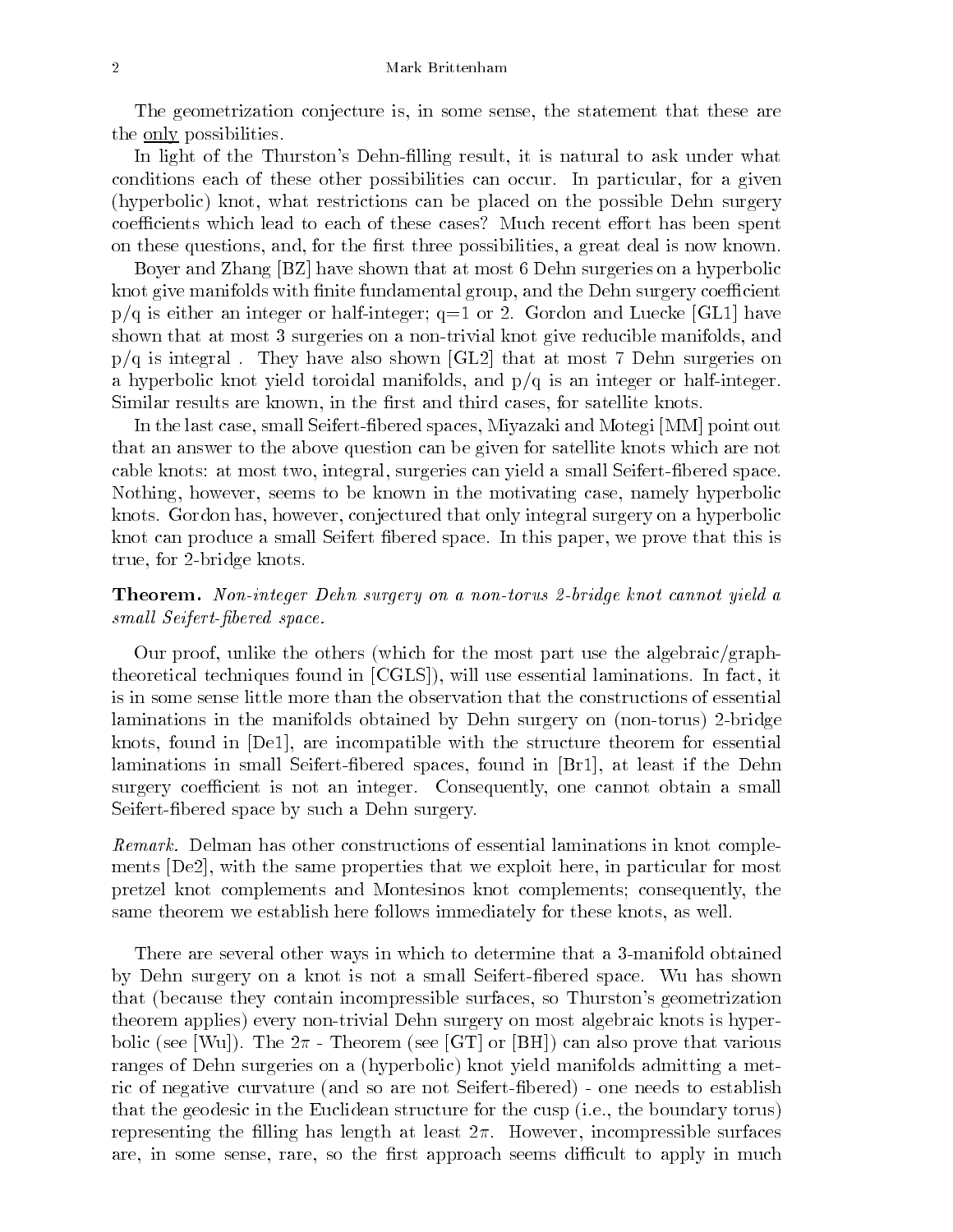generality. It is also difficult to describe lengths of filling curves in terms of the standard meridian/longitude basis for the boundary torus. Essential laminations, by contrast, are (at least conjecturally, but also in practice) far more common than incompressible surfaces (`most 3-manifolds are laminar'), and in the constructions carried out so far, they in fact tend to be built in families, both of knots and of the Dehn surgeries which they 'survive'. Both of these properties lend themselves very well to the program that we are outlining here.

## $\S1$ Essential laminations in smallSeifert-fibered spaces are not genuine

For basic concepts regarding essential laminations and essential branched surfaces, the reader is referred to  $[GO]$ . For the basic ideas about Seifert-fibered spaces, the reader is referred to [He]. We will assume that all 3-manifolds we consider are orientable (and hence have orientable boundary).

In  $|Br|$ , we showed that every essential lamination  $\mathcal L$  in a Seifert-fibered space M contains a sublamination  $\mathcal{L}_0$  which is isotopic to a horizontal or vertical lamination; it is either transverse to all of the cicle fibers of M, or each leaf contains every circle ber that it meets. In particular, if M is a small Seifert-bered space, then M contains no vertical essential laminations, so  $\mathcal{L}_0$  can be made horizontal. In addition, if all of the leaves of  $\mathcal L$  are non-compact, then all leaves of  $\mathcal L$  can be made horizontal; consequently, all components of  $M/\mathcal{L}$  are products of a (non-compact) surface and I. On the other hand, if  $\mathcal L$  contains a (necessarily horizontal) compact leaf, then the results of  $|Br2|$  show that  $\mathcal L$  again has only I-bundle complementary components.

Gabai [Ga1] has introduced the terminology *genuine* to describe an essential lamination which has a complementary component which is not an I-bundle. The lamination is a genuine one, because it is not `just' a foliation which has been split open along some collection of leaves. We can therefore rephrase the results described above to say that an essential lamination in a small Seifert-bered space is never genuine.

We will apply this observation, in the next section, by exhibiting some genuine essential laminations, in manifolds obtained by Dehn surgery on 2-bridge knots. To do this, we must be able to recognize a non-I-bundle complementary component of a lamination. This can be done fairly readily, however, using an essential branched surface which carries the lamination.

**Proposition.** If  $\mathcal{L} \subseteq M$  is an essential lamination, carried with full support by the essential branched surface B, then  $\mathcal L$  is not genuine if and only if every component of  $M\setminus int(N(B))$  is an I-bundle over some compact surface  $\Sigma$ , with corresponding  $\partial I$ -bundle equal to  $\partial_h N(B)$ , and  $\partial_v N(B)$  equal to the I-bundle over  $\partial \Sigma$ .

This is implied by the following result:

**Lemma.** Every incompressible,  $\partial$ -incompressible annulus A in an I-bundle N over a (possibly non-compact) surface F (without boundary) is isotopic to a vertical annulus - the inverse image of a loop in F.

**Proof** of Lemma: The argument is very similar to the proof of the analogous result for incompressible surfaces in Seifert-fibered spaces. First, let p be the projection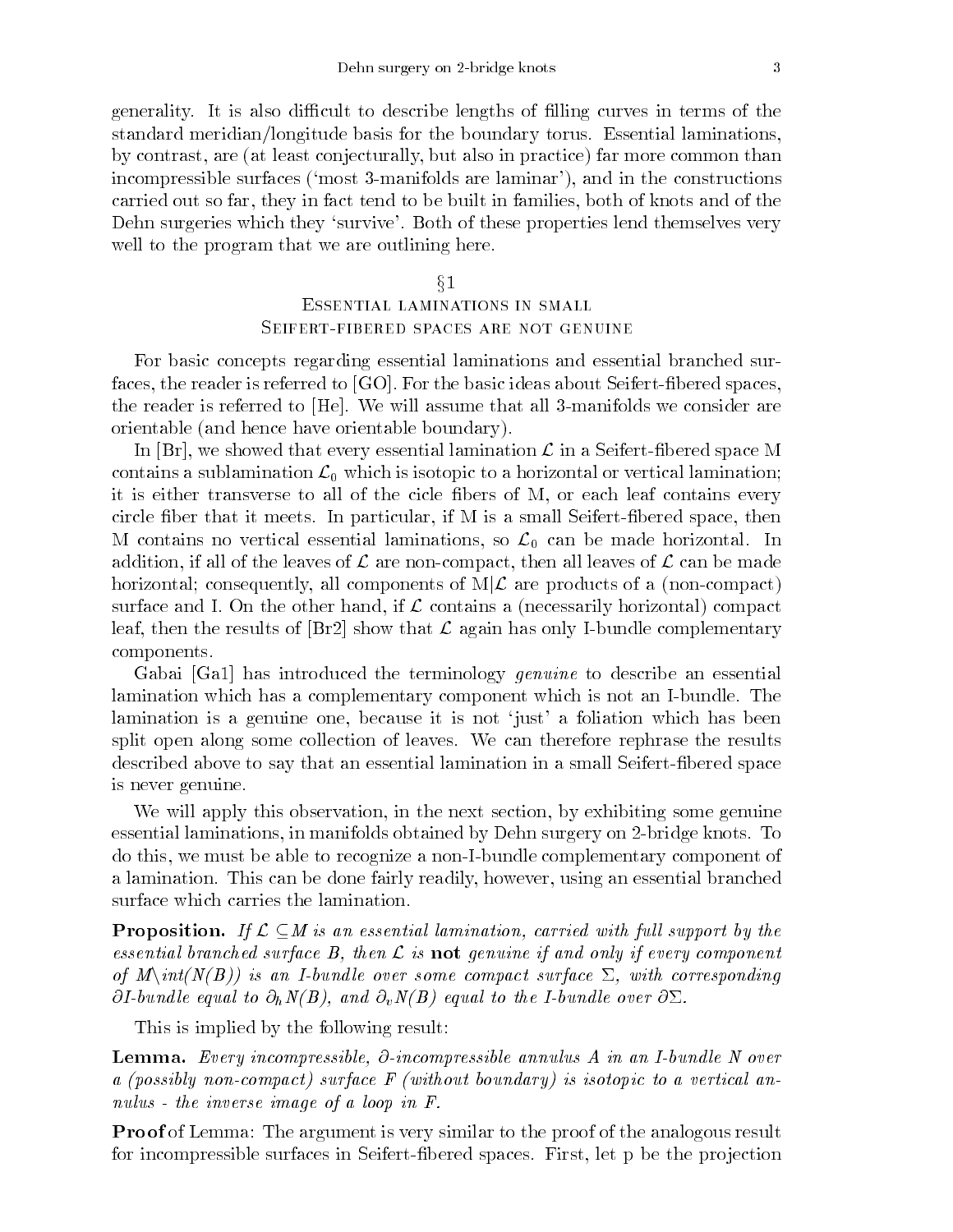from N to F, and replace N with p<sup>1</sup> (a compact neighborhood of  $p(A)$ ), so that N is now compact (although the base F now probably has boundary). Now choose an essential arc (or an esential loop to start with, if the base has no boundary), and consider its inverse image under p. Because our annulus A is incompressible and  $\partial$ -incompressible, and N is irreducible, we can, using standard innermost loop and outermost arc arguments, isotope A so that it meets the splitting-rectangle over this arc (or annulus/Möbius band, if we began with a loop) only in 'essential' arcs, i.e., ones which run from one horizontal boundary component of the rectangle to the other, and, by a further isotopy, we can assume these arcs are in fact I-fibers of the bundle N (see Figure 1).

But these arcs are also non-trivial in A; otherwise, an I-fiber of N can be homotoped, rel endpoojts, to the horizontal boundary of  $N$ ; otherwise, the base or our I-bundle is S2 or RP2 , which allow for no incompressible annuli. But pro jecting to the base F, this gives a null-homotopic loop in the base, which would lift (thinking of  $\partial N$  as a 2-fold covering of F) to a closed loop in  $\partial N$ , not an arc, a contradiction. Therefore, they cut A into rectangles. Continuing inductively, splitting N open along these vertical splitting-rectangles, since  $F$  can be cut open along a finite number of arcs to a disk, we will arrive at a 3-ball <sup>B</sup> <sup>3</sup> , containing a collection of rectangles meeting the 'vertical' part of  $\partial \mathbb{B}^3$  in vertical arcs. These annulus-rectangles can now be easily isotoped to be vertical (see Figure 2) - the horizontal parts of the boundary can first be isotoped to lie directly above one another, and then the rectangles can be isotoped to the obvious vertical disk spanning this boundary. A formal argument would first isotope the annulus-rectangles of fof these vertical disks, by an innermost loop argument, and then use the Shonflies Theorem to conclude that the unions of the vertical disks and our annulus-rectangles are a collection of spheres, bounding balls - the balls allow us to isotope the annulus-rectangles to the vertical ones. By gluing N back together again along the splitting-rectangles, our annulus-rectangles give a vertical annulus isotopic to A.

### Figure 1 Figure 2

**Proof** of Proposition: One direction of the proposition is clear.  $M|\mathcal{L}$  can be built from  $M\int(N(B))$  by gluing on the components of  $N(B)|\mathcal{L}$ . Each of the components of  $N(B)|\mathcal{L}$  are I-bundles, from the foliation of  $N(B)$  by intervals. If all of the components of  $M\int(N(B))$  are I-bundles, then, since we can assume that the Ibundle structures along the vertical boundary of  $M\in (N(B))=\partial_vN(B)$  is the same as the I-bundle structure on the vertical boundary of  $N(B)|\mathcal{L}$ , the two glue together to give an I-bundle structure to  $M/\mathcal{L}$ .

For the other (more important) direction, suppose that  $M_0 = M\mathcal{L}$  consists entirely of I-bundles, and consider the annuli  $\partial_v N(B) \subseteq M_0$ . These annuli split  $M_0$  into M int  $(N(B))$  and  $N(B)|\mathcal{L}$ , and are (almost) incompressible and  $\partial$ -incompressible in each piece. They are usually essential in  $M\int int (N(B))$  by the essentiality of B; a  $\partial$ -compressing disk for one of the annuli would give a monogon for B, a contradiction. A compressing disk for one of the annuli, on the other hand, could be pushed up off of  $\partial_n N(B)$  to give a compressing disk for  $\partial_h N(B)$ . Therefore, these  $\partial_h$ components must be disks, so the component of Main (NG) is a 2-diska product. We can therefore 'ignore' these pieces, and absorb them into  $N(B)|\mathcal{L}$ , i.e., we will actually consider the collection of  $\partial_v$ -components which do not bound 2-disks- I.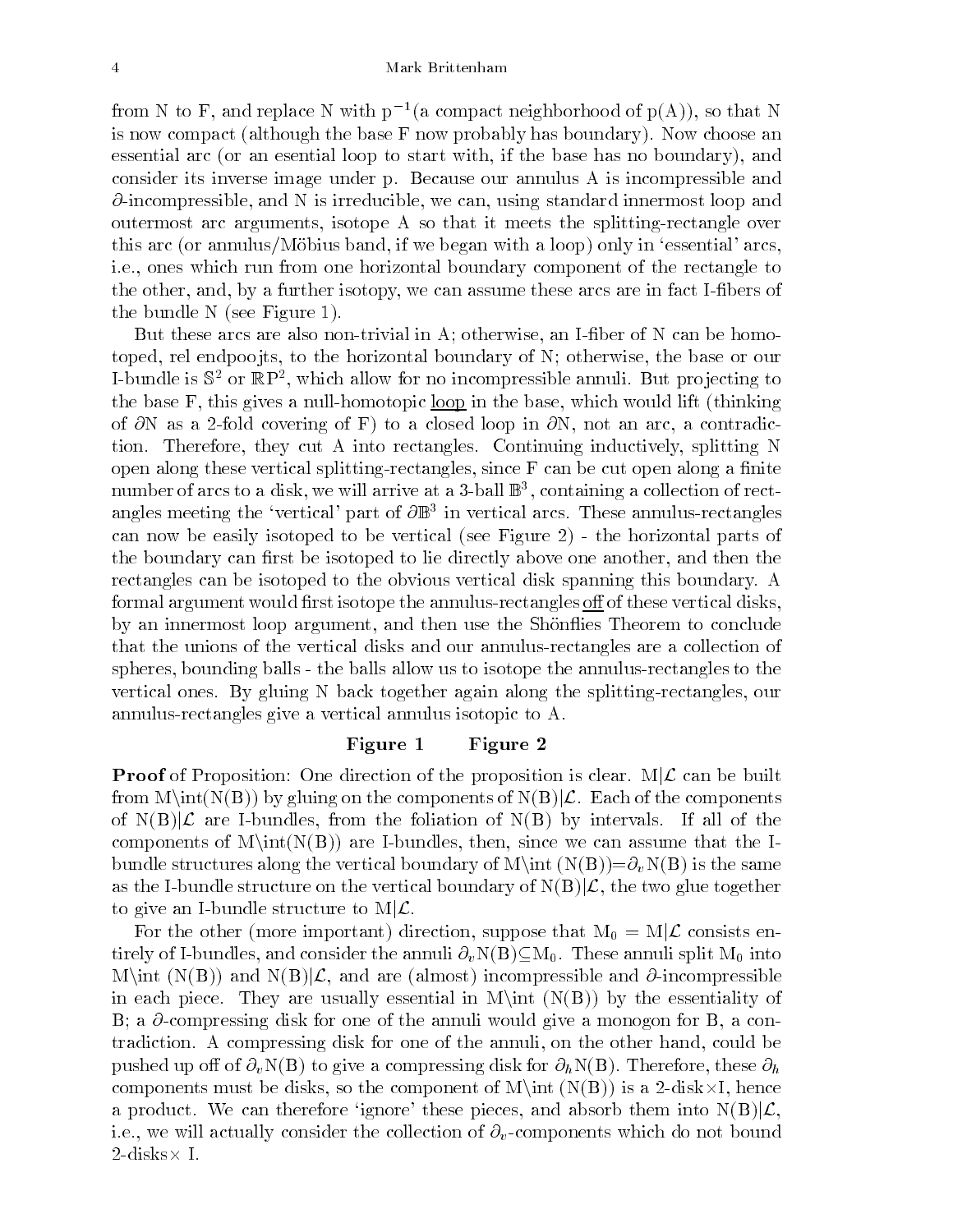In the other direction, the inclusion of the base of the I-bundle  $M_1 = N(B)|\mathcal{L}$ into the I-bundle (as the set of midpoints of each fiber) is a homotopy equivalence, and the projection of each component of  $\partial_v N(B)$  into the base is  $\pi_1$ -injective, since no component of the base is a disk, by essentiality of B - the disk would give a disk of contact for B. Therefore, each annulus  $\pi_1$ -injects into  $M_1$ . They are also  $\partial$ -injective, since the arc in the  $\partial$ I-bundle  $M_1\cap\mathcal{L}$  coming from a  $\partial$ -compressing disk would project to the base of the I-bundle as a null-homotopic arc, rel boundary; so since the  $\partial I$ -bundle is a 2-fold covering of the base, the null-homotopy lifts to a null-homotopy in  $M_1\cap\mathcal{L}$ , rel boundary. But this implies that the endpoints of our arc are in the same  $\partial$ -component of our  $\partial_vN(B)$  component, a contradiction.

Being incompressible and  $\partial$ -incompressible in both directions, they are therefore incompressible and  $\partial$ -incompressible in M<sub>0</sub>.

By the lemma, all of these annuli can be isotoped to be vertical in  $M_0 = M\mathcal{L}$ . Consequently, after the isotopy, each component of  $M_0|\partial N(B)$  is saturated by Ifibers of  $M_0$ , i.e., is an I-bundle. Consequently,  $M\int(N(B))$ , which consists of components of  $M_0|\partial_vN(B)|$ , is a collection of I-bundles.

**Corollary.** If  $\mathcal L$  is an essential lamination in a small Seifert-fibered space, carried with full support by the essential branched surface B, then  $M\setminus N(B)$  consists of Ibund les, with  $\partial_h N(B)$  corresponding to the associated  $\partial I$  bund les.

#### $\S 2$

### Genuine laminations in2-bridge knot surgeries

In  $[De1]$ , Delman constructs essential laminations, in the exterior  $M(K)$  of any non-torus 2-bridge knot K, which miss  $\partial M(K)$ , and which remain essential under all non-trivial Dehn surgeries along K. These laminations have the property that each is carried with full support by a branched surface  $B = B(K)$  s.t. the component N of  $M(K)\int (N(B))$  containing  $\partial M(K)$  is a 2-torus crossed with I, and the annuli of  $\partial_v N(B)$  meeting this component are parallel to the meridian circle of  $\partial M(K)$  (see Figure 3). Further, there are at least two such annuli, and, in most cases, there are at least four.

#### Figure 3

With these facts, we can see that, after non-integer Dehn surgery (if there are two annuli), or, in most cases (when there are at least four annuli), after non-trivial Dehn surgery, the resulting essential lamination is in fact genuine. After Dehn surgery the component N of  $M(K)\int(N(B))$  has been filled in to a solid torus, and the boundary of the meridian disk of this solid torus has intersection number  $|q|$ with the core of each of the annuli of  $\partial_v N(B)$  in the boundary of the solid torus (see Figure 3). If the lamination is not genuine, then this solid torus has the structure of a product (annulus)-i, with  $\theta$  , with  $\theta$  , with  $\theta$  and  $\theta$  and  $\theta$  and  $\theta$  and  $\theta$  and  $\theta$  and  $\theta$  and  $\theta$ disk of the solid torus crosses  $\partial_v N(B)$  exactly twice.

But under our assumptions above, this meridian disk in fact crosses  $\partial_v N(B)$ at least four times; either because there are two annuli crossed by the meridian disk  $|q| > 2$  times each, or because there are at least four annuli crossed by the meridian disk at least  $|q| \ge 1$  times each. Therefore, the essential lamination Delman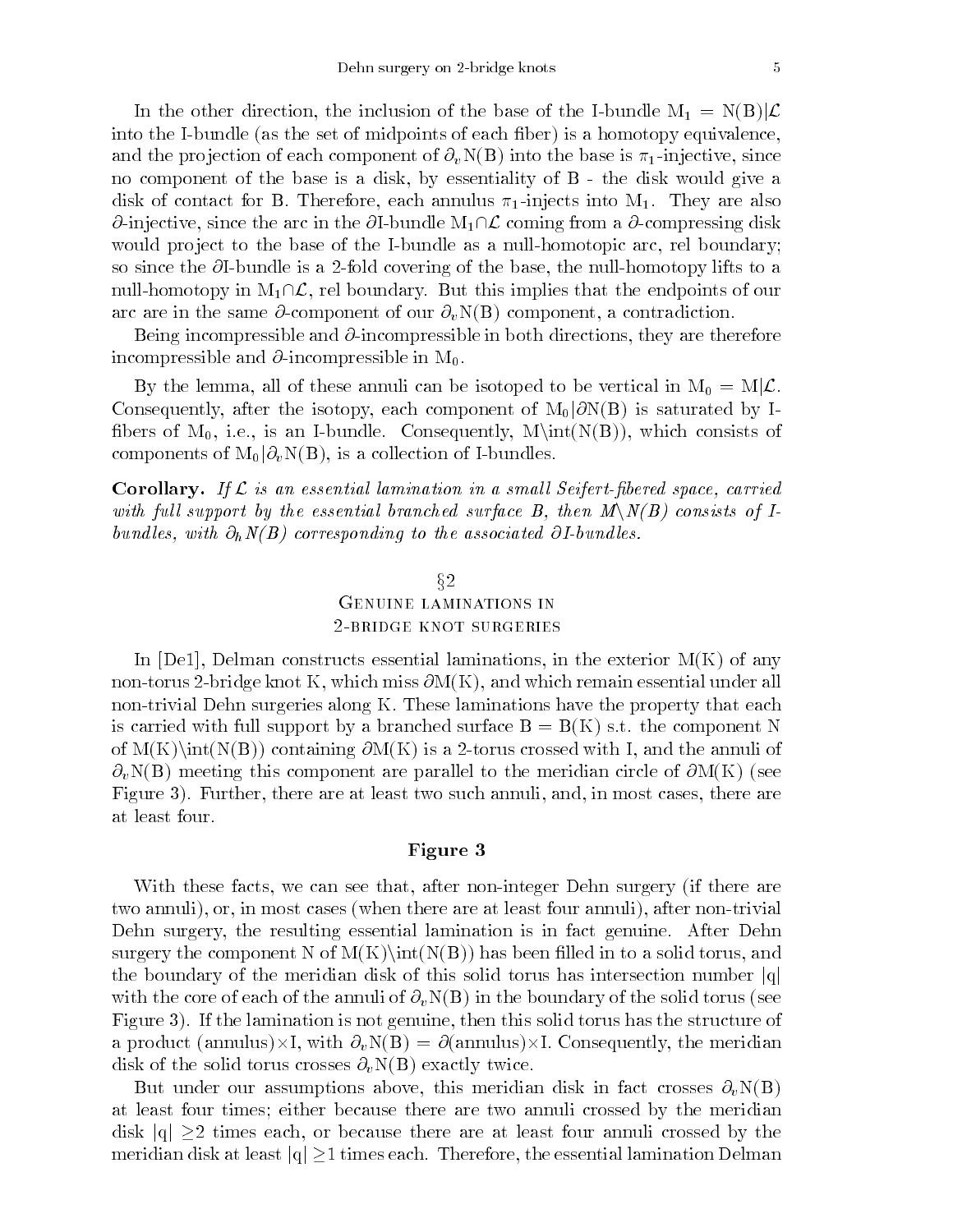constructs is genuine, after all non-integer (and usually, non-trivial) Dehn surgeries. Combining this with the result of the previous section, gives us our main theorem.

*Remark.* In  $|De2|$ , Delman extends his constructions for 2-bridge knots to other classes of knots which can be built from rational tangles, including most pretzel and Montesinos knots. Since these laminations exhibit the same phenomenon of two, and often four, meridianal annuli, the same conclusions presented here hold for these knots, as well.

Remark. By applying this approach to other laminations in 2-bridge knot exteriors, one can extend these results to show [BW] that every manifold obtained by nontrivial surgery on a non-torus, non-twist 2-bridge knot contains a genuine essential lamination.

### $\S 3$

#### THE FUTURE

New constructions of essential laminations in knot complements continue to be found (see, e.g., [Ro],[Mo]), most of which remain genuine under Dehn surgery, and so giving similar results to those found here. But essential laminations in small Seifert-bered spaces also have more structure than we have exploited here, leaving open the possibility for even further improvements.

An essential lamination  $\mathcal L$  in a small Seifert-fibered space M contains a horizontal sublamination, and, if  $\mathcal L$  does not contain a torus leaf, the results of  $[\text{Br2}]$  imply that the entire lamination can be made horizontal, hence transverse to the circle fibering of M. If we fill in the product complements of  $\mathcal L$  with product foliations, and lift the resulting foliation to a covering of M corresponding to a regular circle fiber, we get a foliation transverse to the product circle fibering of an open solid torus. The leaves [GK2] therefore look like open meridianal disks, and so if we lift to the universal covering, we get a foliation by planes of  $\mathbb{R}^3$  with space of leaves (i.e., the quotient of  $\mathbb{R}^3$  obtained by crushing each leaf to a point) equal to  $\mathbb{R}$ . Gabai [Ga1] has labelled such foliations (in the base 3-manifold) `tight'; Fenley [Fe1] calls them 'R-covered'..

Therefore, essential laminations in small Seifert-bered spaces complete to foliations which are tight. This gives us additional information to restrict the possible Dehn surgeries yielding small Seifert-bered spaces, which we can use in several ways.

First, one could show if one has an essential lamination missing a knot, which does not become genuine under Dehn filling, usually does not become <u>tight</u>, as well. This would amount, basically to showing that there are three lifts of leaves to the universal covering (which are proper planes, by [GO]) for which no one separates the other two - that would contradict space of leaves  $\mathbb{R}$ , since in  $\mathbb{R}$ , given three points one separates the other two. In fact, this property is equivalent to having space of leaves R. This suggests the

Question 1. Can the property of having space of leaves  $\mathbb R$  in the universal covering be detected in the original 3-manifold?

Gabai has pointed out that a finite-depth foliation of depth  $> 0$  (which is not just a 'perturbation' of a depth-0 foliation) never lifts to one with space of leaves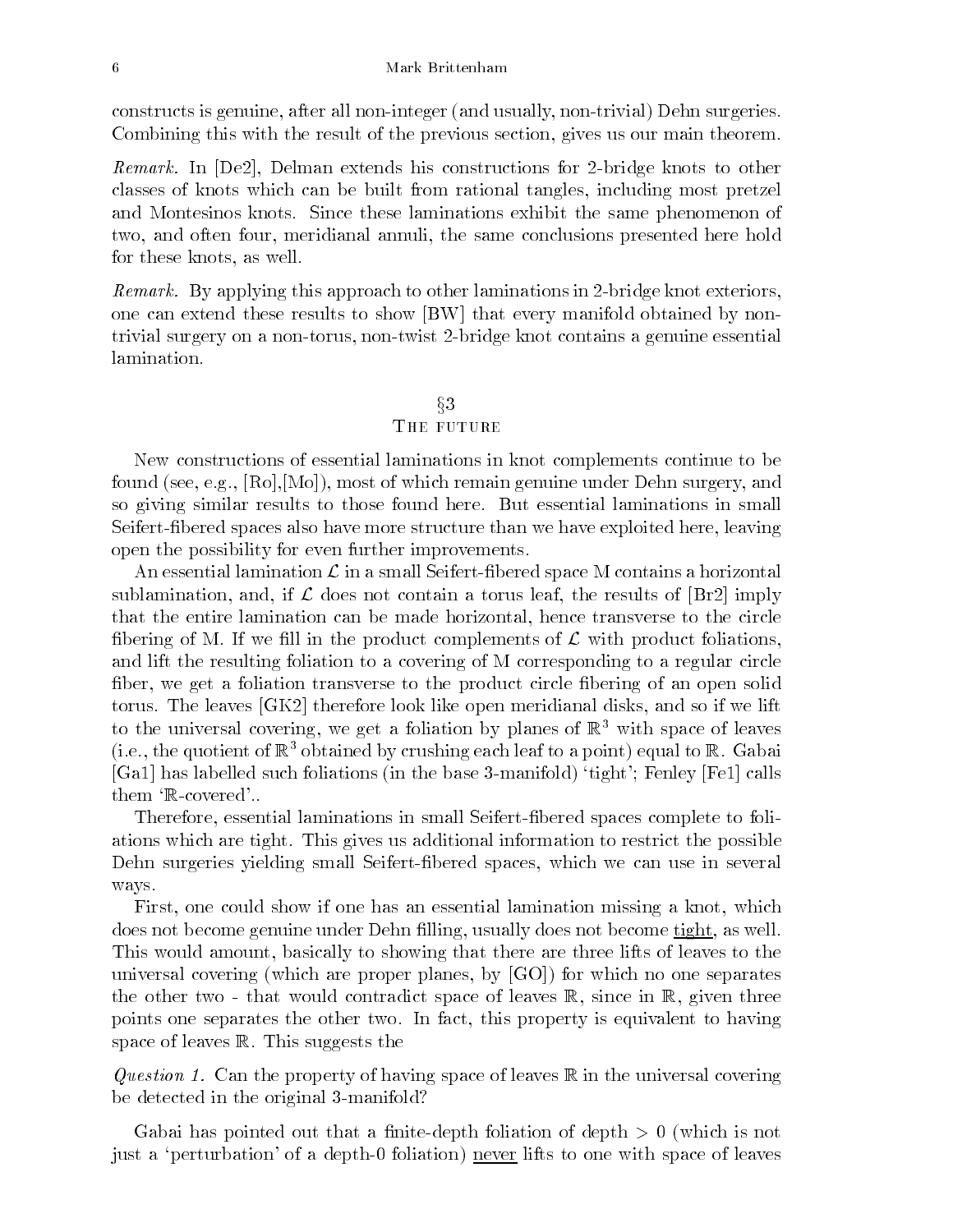R; there are lifts of the compact leaf which satisfy the condition described above. Since Roberts' constructions [Ro] are variations of Gabai's constructions of depth-1 foliations in alternating knot complements [Ga2], it might be reasonable to expect that those foliations do not have space of leaves R, in almost all cases. This would no doubt also be closely related to the above question.

If a (taut) foliation contains a genuine sublamination, then the foliation certainly cannot be tight (lifts of leaves of the sublamination would fulfill the condition described above - the lift of its non-I-bundle component would not be an I-bundle in the universal covering). Most taut foliations  $\mathcal F$  contain only <u>one</u> minimal sublamination; for example, if the foliated 3-manifold M is non-Haken [Br3]. If this sublamination is not genuine, then the foliation contains no genuine sublaminations (by essentially the argument in section 1 of [Br1]). Unfortunately, this is not enough to imply that the foliation is tight - Bonatti and Langevin [BL] have found an example of a foliation in a graph manifold in M, all of whose leaves are dense in M, which is not tight. More recently, Fenley  $[Fe2]$  has found similar examples among (Haken) hyperbolic 3-manifolds. By  $[\text{Br3}]$ , we have to pass to an infinite covering of M before the lifted foliation would have more than one minimal sublamination, hence any chance of having a genuine sublamination, making it impossible to try a `virtual' solution along these lines.

We can also try to argue that if an essential lamination, in the exterior  $X(K)$ of a knot  $K$  does become tight under Dehn surgery, then other Dehn surgeries sufficiently far away cannot make it tight. The second Dehn surgery can be thought of as a Dehn surgery (on essentially the same loop) in the Dehn-surgered manifold that has the tight foliation, along a loop missing the original lamination. This surgery should have the effect of seeming to 'twist up' the leaves of the lamination, possibly destroying the property of having space of leaves R.

Question 2. Can Dehn surgery on a loop missing an essential lamination qualitatively change the lift of the lamination to the universal covering? What about for the motivating example - the core of a solid torus component?

It is important to point out that Dehn surgery need not change the structure of the lift. One can obtain small Seifert-bered spaces by more than one Dehn surgery on a 2-bridge knot, most notably, by six distinct surgeries on the figure  $8 \text{ knot } | \text{Th} |$ . One can also show [BW] that three Dehn surgeries on a twist (hence 2-bridge) knot will yield small Seifert-fibered spaces. The real problem, for such examples, then, is to determine whether or not surgeries far away from a small Seifert one can also yield small Seifert-bered spaces. Because of the gure-8 knot examples, `far away' must mean distance ( = geometric intersection number) at least 6, in general; but that is probably largely because of the symmetry of this knot.

Finally, there are questions related to detecting small Seifert-fibered spaces, rather than the reverse. Are small Seifert-bered spaces the only 3-manifolds which only admit tight foliations? Gabai [Ga1] has asked if laminar manifolds always admit tight foliations or laminations - what we are asking is when do they also admit something else? This would be one way of answering: if a manifold M does admit a tight foliation, can you tell whether or not it is in fact a (small) Seifert-bered space? Another possible answer might come from the fact that  $\pi_1(M)$  acts on the space of leaves  $\mathbb{R}$ , by its action on the universal covering of M; must this action be